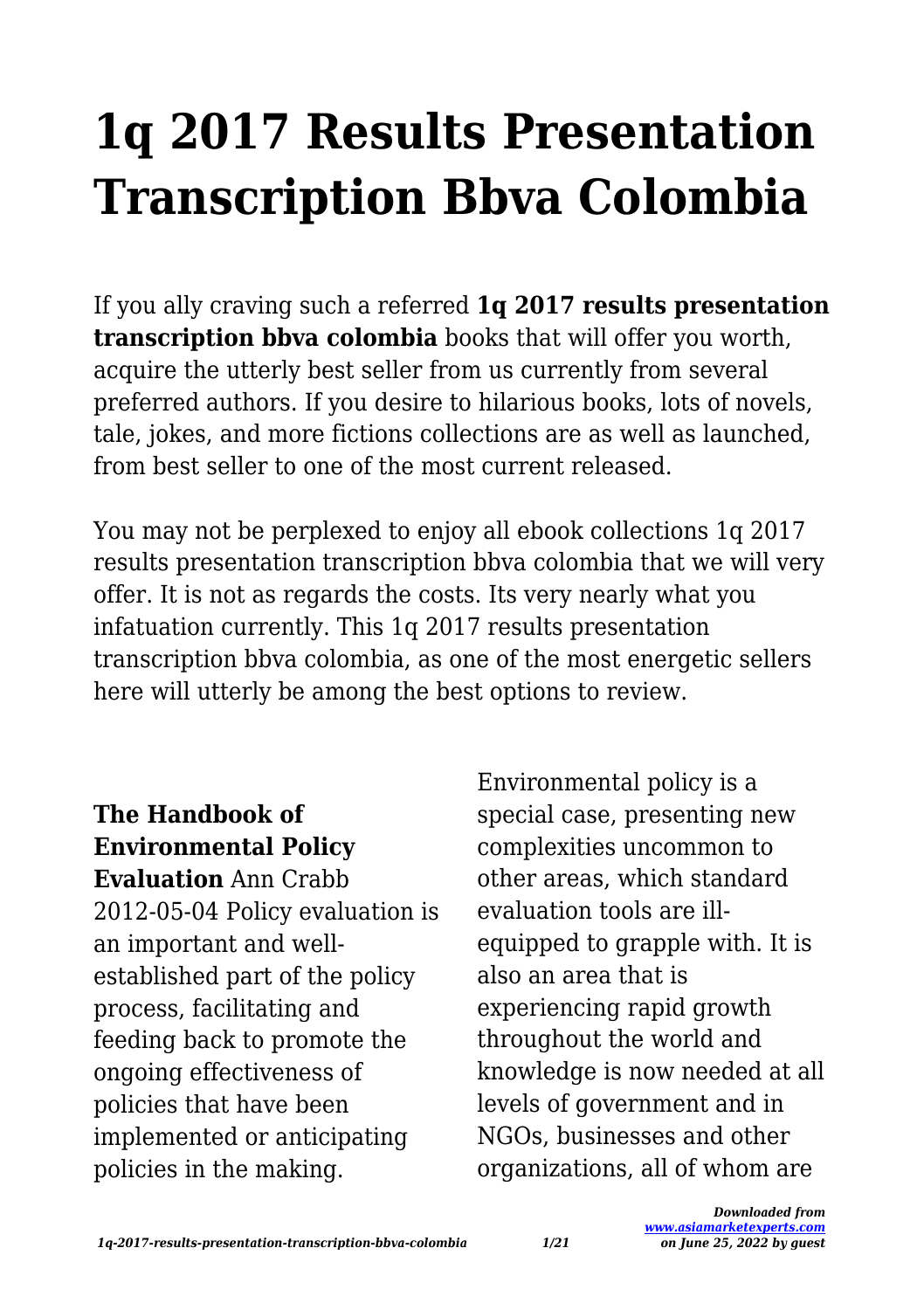required to assess the effectiveness of their policies. This handbook is the first guide to environmental policy evaluation in practice. Beginning with an introduction to the general principles of evaluation, it explains the particular complexities native to the environmental sphere and provides a comprehensive toolkit of evaluation methods and techniques which the practitioner can employ and refer to again and again. The authors also consider design issues which may face the policy evaluator, including involvement of stakeholders, the sensitivities between them, the a priori assessment of the evaluability of a field, the maximization of the utilization of the evaluations outcomes, and much more. Throughout, the theory is illustrated with practical examples from around the world, making this the essential companion guide for anyone tasked with ensuring that environmental policy fulfils its aims and achieves its potential. *Science & Engineering*

*Indicators* 2000 *Strategic Innovative Marketing* Androniki Kavoura 2016-09-26 This book presents the latest on the theoretical approach of the contemporary issues evolved in strategic marketing and the integration of theory and practice. It seeks to make advancements in the discipline by promoting strategic research and innovative activities in marketing. The book highlights the use of data analytics, intelligence and knowledge-based systems in this area. In the era of knowledge-based economy, marketing has a lot to gain from collecting and analyzing data associated with customers, business processes, market economics or even data related to social activities. The contributed chapters are concerned with using modern qualitative and quantitative techniques based on information technology used to manage and analyze business data, to discover hidden knowledge and to introduce intelligence into marketing processes. This allows for a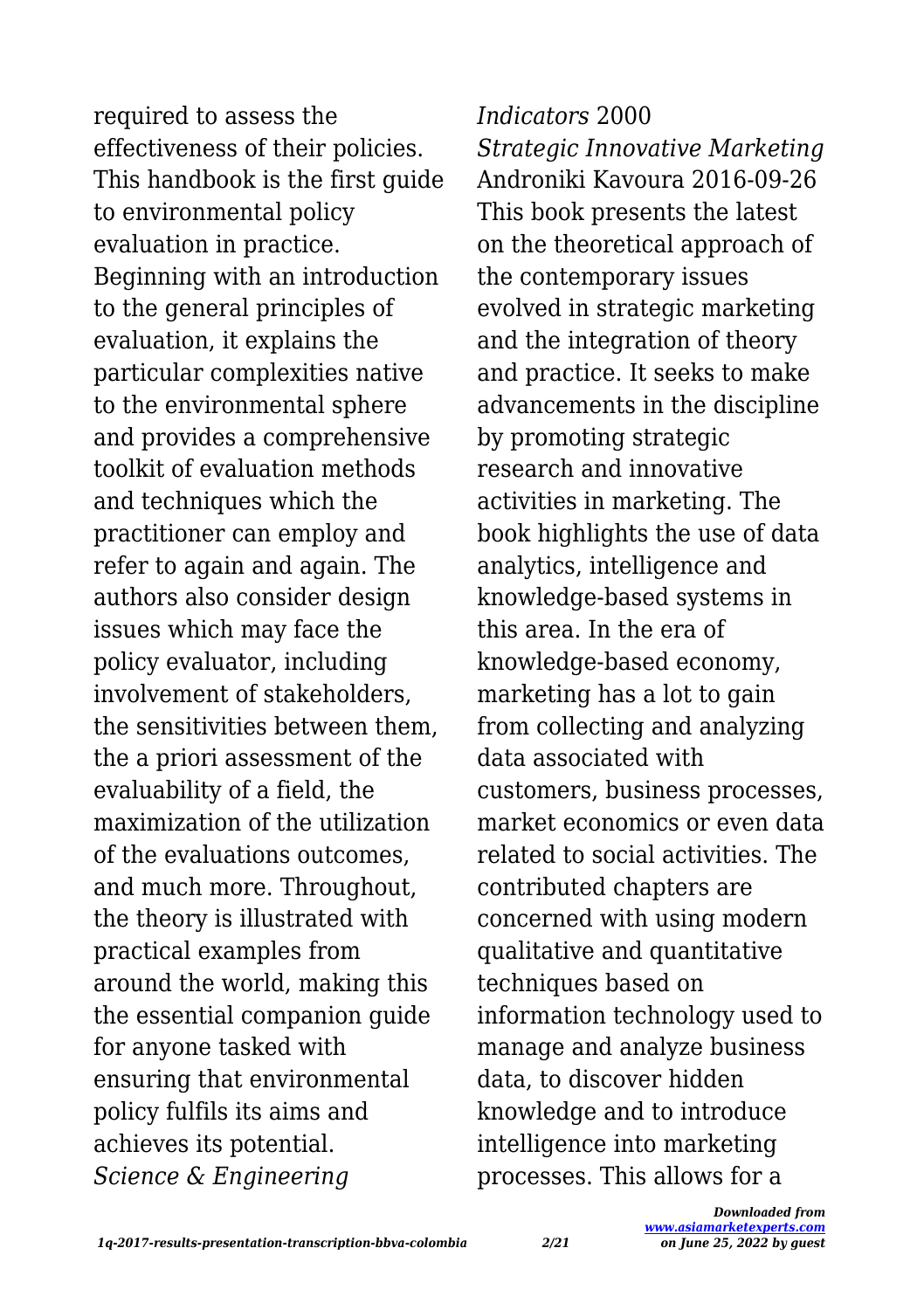focus on innovative applications in all aspects of marketing, of computerized technologies related to data analytics, predictive analytics and modeling, business intelligence and knowledge engineering, in order to demonstrate new ways of uncovering hidden knowledge and supporting marketing decisions with evidence-based intelligent tools. Among the topics covered include innovative tourism marketing strategies, marketing communications in small and medium-sized enterprises (SMEs), the use of business modeling, as well as reflecting on the marketing trends and outlook for all transportation industry segments. The papers in this proceedings has been written by scientists, researchers, practitioners and students that demonstrate a special orientation in strategic marketing, all of whom aspire to be ahead of the curve based on the pillars of innovation. This proceedings volume compiles their contributions to the field, highlighting the

exchange of insights on strategic issues in the science of innovation marketing.

**Data Management, Analytics and Innovation** Neha Sharma 2019-10-24 This book presents the latest findings in the areas of data management and smart computing, big data management, artificial intelligence and data analytics, along with advances in network technologies. It addresses state-of-the-art topics and discusses challenges and solutions for future development. Gathering original, unpublished contributions by scientists from around the globe, the book is mainly intended for a professional audience of researchers and practitioners in academia and industry.

#### **Purpose-driven**

**Organizations** Carlos Rey 2019-06-17 A higher purpose is not simply about profit. Symbolising the motivations of our actions and efforts, it reflects something much more aspirational and contributes to our global society. This open access book offers novel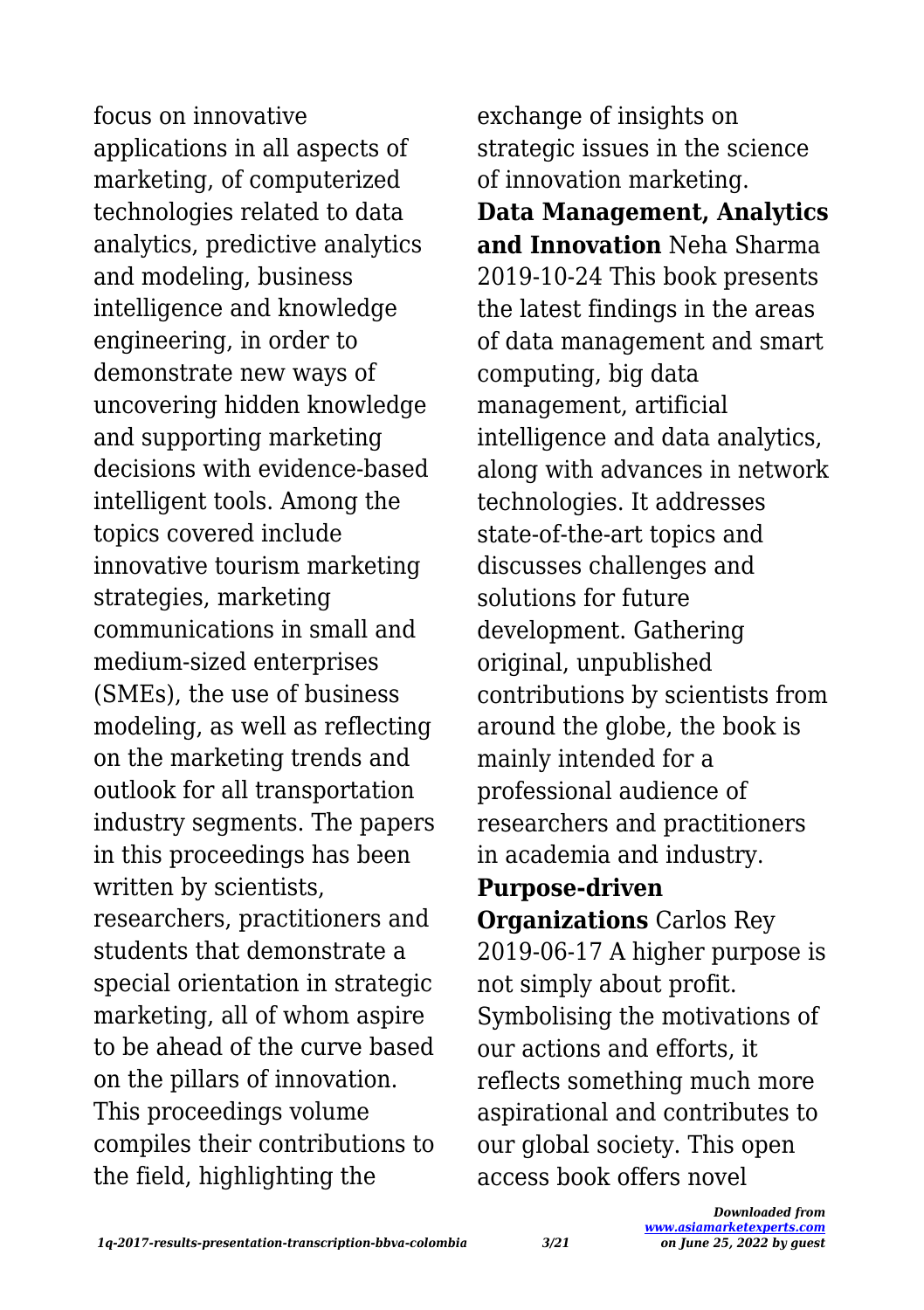solutions to ensure employees support a wider organizational meaning whilst guaranteeing that the company benefits from the employee's individual sense of purpose. Advocating a shift from previous models and theories, this book contributes to debate and offers insight for both scholars and practitioners. The chapters bring together academic rigour and practical models to help readers distinguish between the fads and influential strategies. Exploring the development of purpose at each level of business, from strategy and leadership to communication, this book avoids theoretical jargon and provides new approaches to building sustainable purposedriven organizations. This is an Open Access book sponsored by DPMC Spain, UIC Barcelona and Corporate Excellence - Centre for Reputation Leadership *OECD Territorial Reviews: Japan 2016* OECD 2016-04-11 Japan is embarked on a demographic transition without precedent in human history:

the population is both declining and ageing rapidly. This raises important questions about the country's future economic geography, as public policies will need both to respond to these shifts and also to shape them.

*Disruptive Technology in Banking and Finance* Timothy King 2021-12-02 This book exemplifies the potential of FinTech to deliver important economic and societal gains, such as enhancing competition and financial inclusion to deliver tailored financial products and services at more affordable prices and at greater convenience. The emergence of FinTech directly challenges the business models of incumbent financial intermediaries like banks, which are adapting by developing their own FinTech offerings and partnering with FinTech and large technology firms. FinTech also constitutes both known and unknown risks to financial stability and challenges regulators to evaluate whether existing regulations are sufficient. The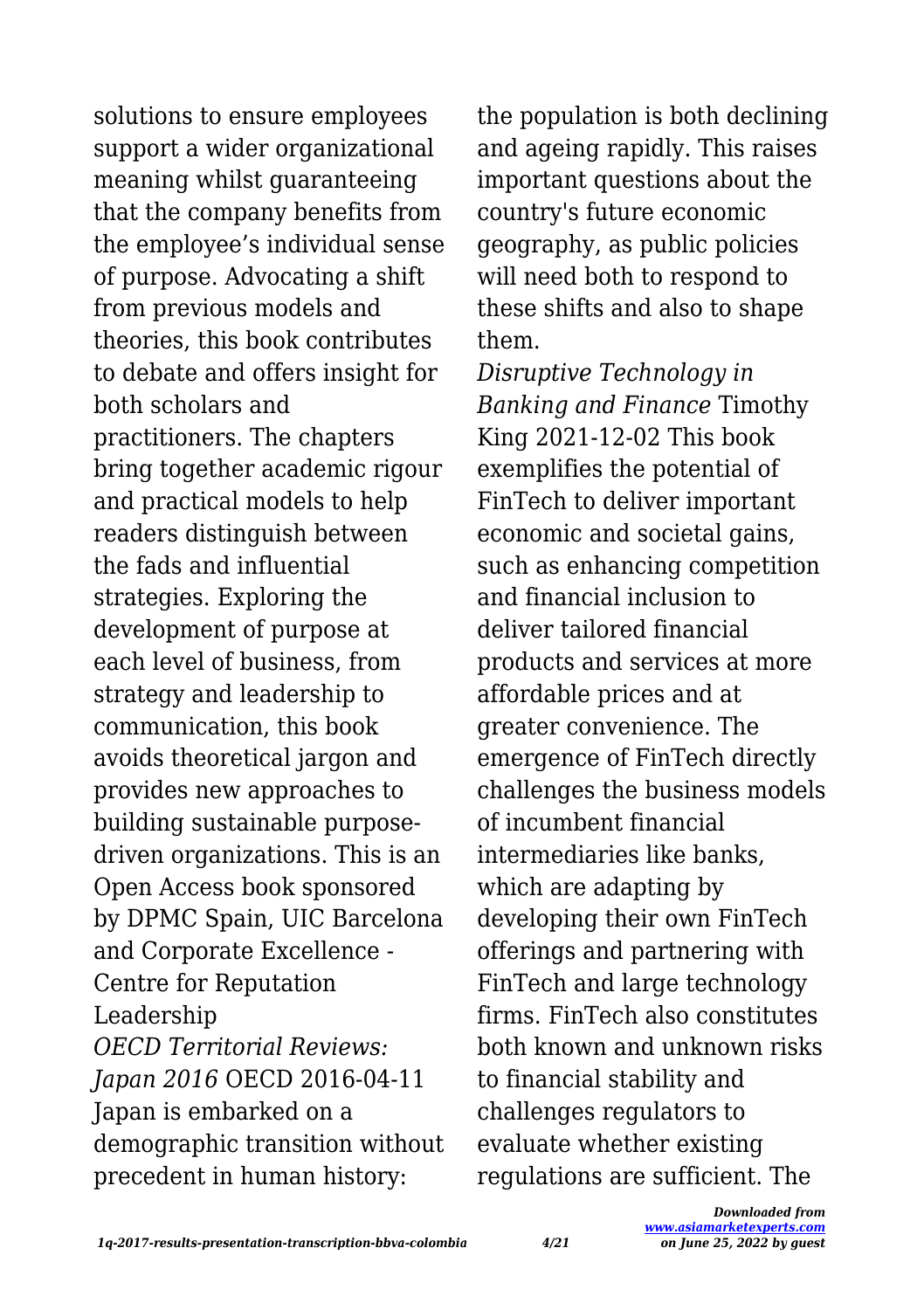emergence of FinTech as a global phenomenon requires insightful cross-country analysis and different perspectives to evaluate its development and associated opportunities and challenges. This book will be of interest to practitioners, regulators and students of this essential enabling technology that is a major component of the Fourth Industrial Revolution. *Advances in Creativity, Innovation, Entrepreneurship and Communication of Design* Evangelos Markopoulos 2020-07-03 This book brings together experts from different areas to show how creativity drives design and innovation to allow the integration of a wider spectrum of topics related to engineering design, industrial design and ergonomics in design. It presents theories and best practices demonstrating how creativity generates technological invention, and how this, combined with entrepreneurship, leads to business innovation. It also discusses strategies to teach creativity and entrepreneurial

competencies. Moreover, the book discusses the role of human factors in understanding, communicating with and engaging users, reporting on innovative approaches, new typographies, visual elements and technologies applied to mobile and computer interfaces developments. It also discusses innovative strategies for design education and sustainable design. Based on the AHFE 2020 Virtual Conference on Creativity, Innovation and Entrepreneurship and on the AHFE 2020 Virtual Conference on Human Factors in Communication of Design, held on July 16–20, 2020, this book offers a fresh perspective and novel insights for human factors researchers, designers, communicators and innovators. **Marketing and Smart Technologies** Álvaro Rocha 2019-11-28 This book includes selected papers presented at the International Conference on Marketing and Technologies (ICMarkTech 2019), held at Maieutica Academic Campus (University Institute of Maia &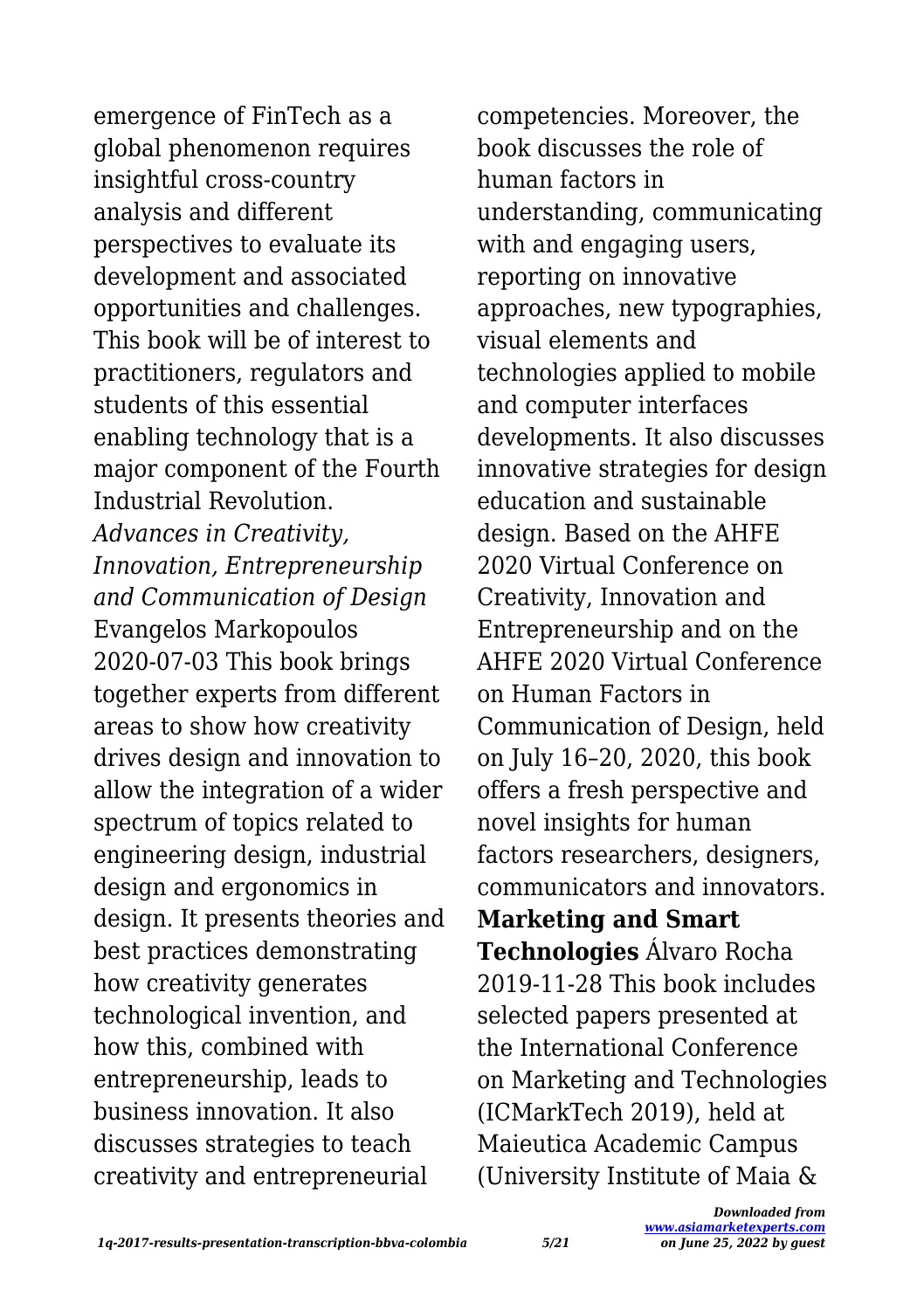Polytechnic Institute of Maia) in Maia, Portugal, from 27 to 29 November 2019. It covers up-to-date cutting-edge research on artificial intelligence applied in marketing, virtual and augmented reality in marketing, business intelligence databases and marketing, data mining and big data, marketing data science, web marketing, e-commerce and v-commerce, social media and networking, geomarketing and IoT, marketing automation and inbound marketing, machine learning applied to marketing, customer data management and CRM, and neuromarketing technologies. E-Lexicography Pedro A. Fuertes-Olivera 2011-10-20 This book looks at current research and future directions in e-lexicography. Online dictionaries and reference tools are increasingly prevalent in a digitized and internet-led era in language study that has embraced computational linguistics. This book responds with theoretical and practical analysis of key topics, from a

global range of contributors. Since COBUILD in the 1980s, lexicographers have found it essential to engage with and utilize electronic computational tools. Internet dictionaries, online reference tools and even search engine optimization demand a knowledge of electronic lexicography and force a reassessment of the field. This volume looks at amongst other topics:  $\Box$ Polyfunctional versus monofunctional dictionary tools Developing theories of lexicography for electronic  $mediums \sqcap Distinquishinq$ between the database and the  $dictionary  $\cap$  Online dictionaries$ not as data repositories but as sophisticated search engines This volume will appeal to scholars in lexicography and to practicing lexicographers. Integrated Science in Digital Age Tatiana Antipova 2019-06-17 This book gathers selected papers presented at the 2019 International Conference on Integrated Science in Digital Age (ICIS 2019), which was jointly supported by the Institute of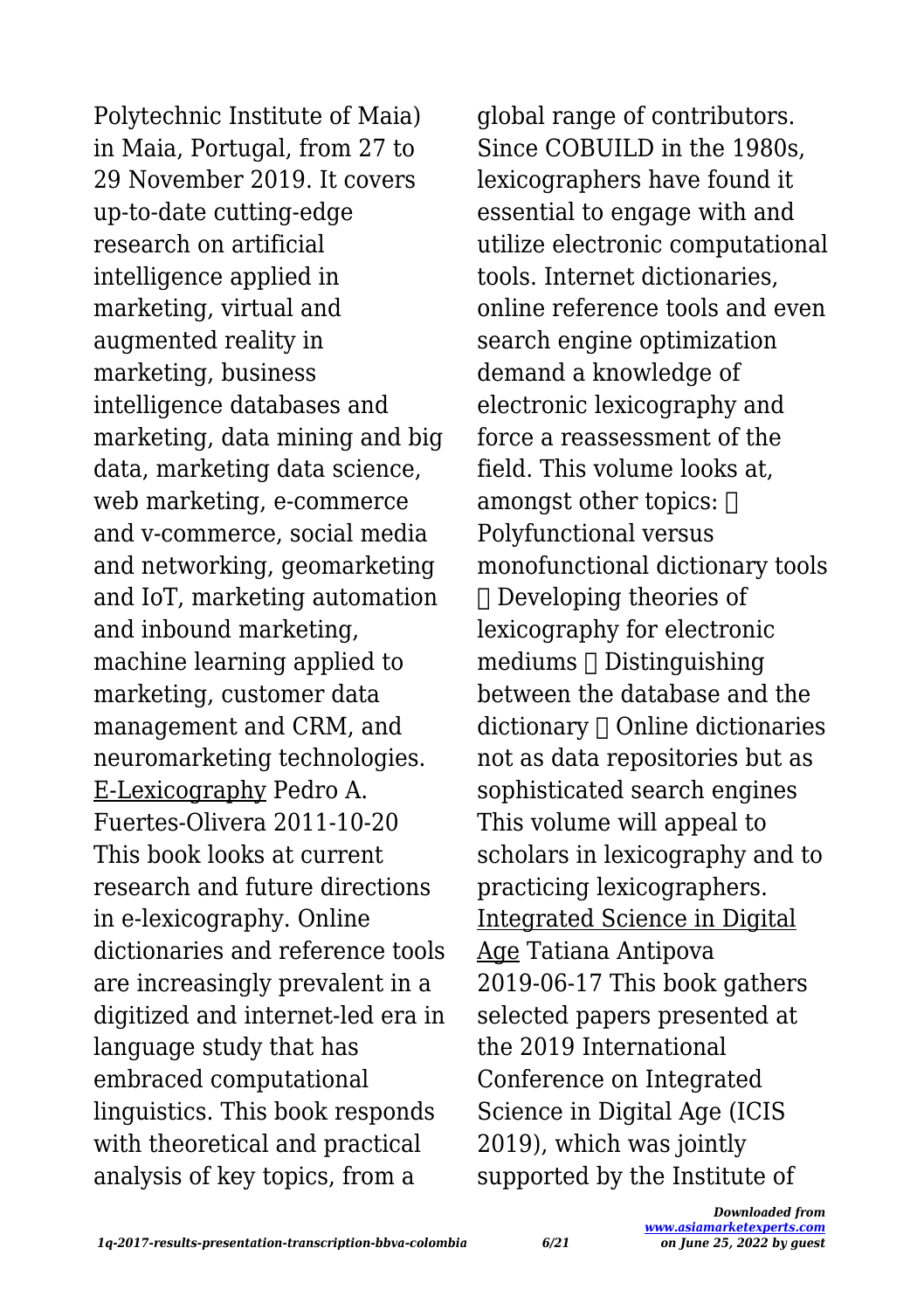Certified Specialists (ICS), Russia and Springer and held in Batumi, Georgia on May 10–12, 2019. The ICIS 2019 received roughly 50 contributions, by authors hailing from six countries. Following a peer-review process, the Scientific Committee – a multidisciplinary group of 110 experts from 38 countries around the globe – selected roughly 60% for publication. The main topics covered include: Artificial Intelligence Research; Digital Business & Finance; Educational Sciences; Health Management Informatics; Public Administration in the Digital Age; and Social Problem-solving.

**Symbiotic Realism** Nayef R. F. Al-Rodhan 2007 Symbiotic Realism is a theory of relations in a globally-anarchic world of instant connectivity and interdependence. It aims to provide a comprehensive framework for understanding the character of relations generated by four interlocking facets of the global system: the neurobiological substrates of

human nature: global anarchy: instant connectivity: and interdependence. It provides a way of understanding how a myriad of actors, including states, transnational corporations, women, the biosphere, and civilizations, help to shape and are shaped by the global system. It also contains a clear normative commitment to moving beyond the present limits of the structure and political organization of the global system towards a more just and peaceful global order. U. S. -Mexico Economic Relations M. Angeles Villareal 2011-01 This is a print on demand edition of a hard to find publication. Mexico has a population of about 110 million people making it the most populous Spanish-speaking country in the world and the third most populous country in the Western Hemisphere. Based on a GDP of \$1.0 trillion in 2008, Mexico has a free market economy with a strong export sector. The U.S. and Mexico have strong economic ties. An important feature of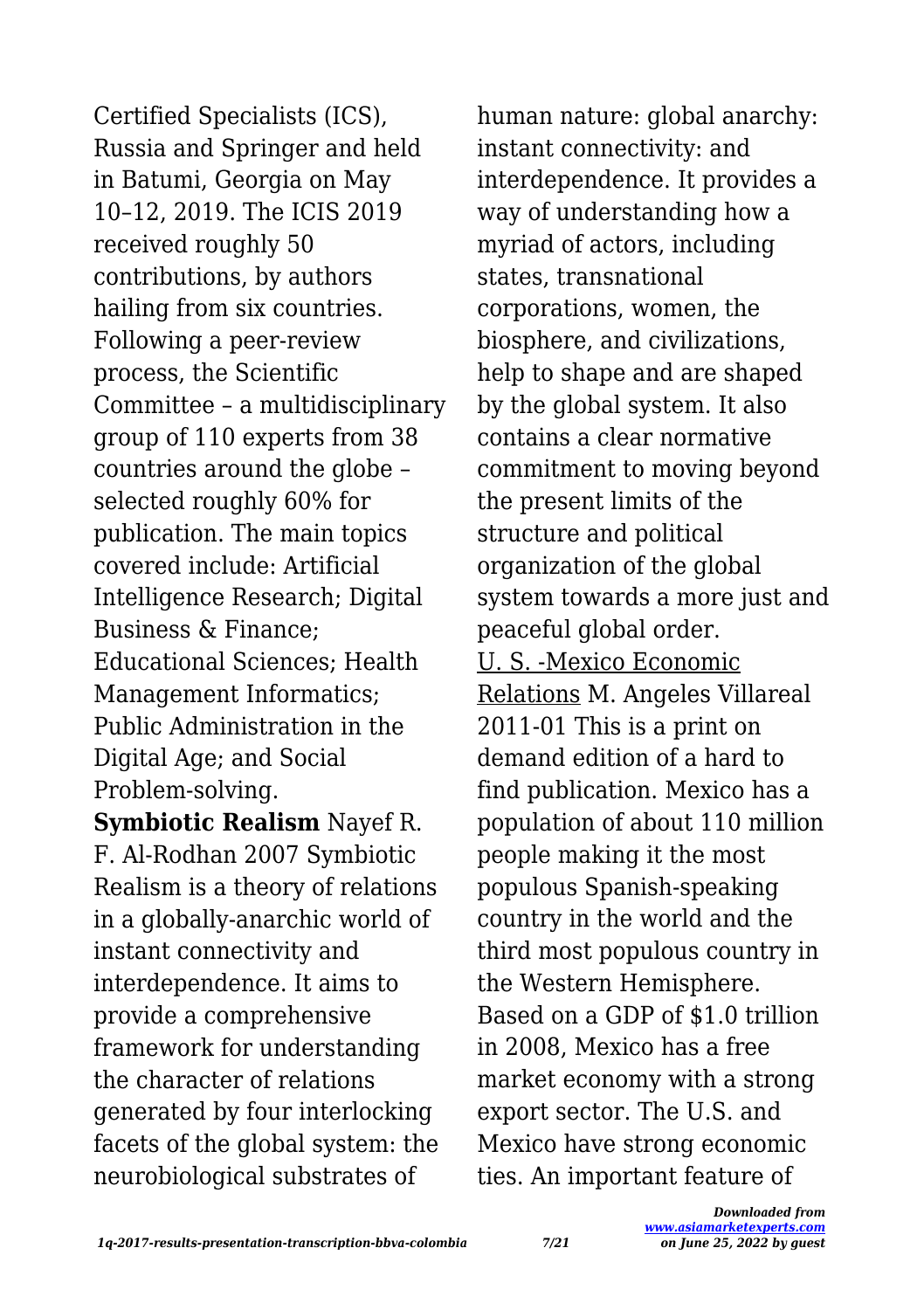the relationship is the North American Free Trade Agreement (NAFTA). Mexico is the U.S.¿ third largest trading partner, while the U.S. ranks first among Mexico*is* trading partners. Contents of this report: (1) Intro.; (2) U.S.- Mexico Economic Trends; (3) Mexican Economy; (4) NAFTA and the U.S.-Mexico Econ. Relationship; (5) Major Issues in U.S.-Mexico Trade Relations; (6) Policy Issues. Illus. The Propaganda Model Today Joan Pedro-Carañana 2018-10-25 While the individual elements of the propaganda system (or filters) identified by the Propaganda Model (PM) – ownership, advertising, sources, flak and anti-communism – have previously been the focus of much scholarly attention, their systematisation in a model, empirical corroboration and historicisation have made the PM a useful tool for media analysis across cultural and geographical boundaries. Despite the wealth of scholarly research Herman and Chomsky's work has set into

motion over the past decades, the PM has been subjected to marginalisation, poorly informed critiques and misrepresentations. Interestingly, while the PM enables researchers to form discerning predictions as regards corporate media performance, Herman and Chomsky had further predicted that the PM itself would meet with such marginalisation and contempt. In current theoretical and empirical studies of mass media performance, uses of the PM continue, nonetheless, to yield important insights into the workings of political and economic power in society, due in large measure to the model's considerable explanatory power.

**Studies on Multilingual Lexicography** María José Domínguez Vázquez 2019-12-16 Given the new technological advances and their influence and imprint in the design and development of dictionaries and lexicographic resources, it seems important to put together a series of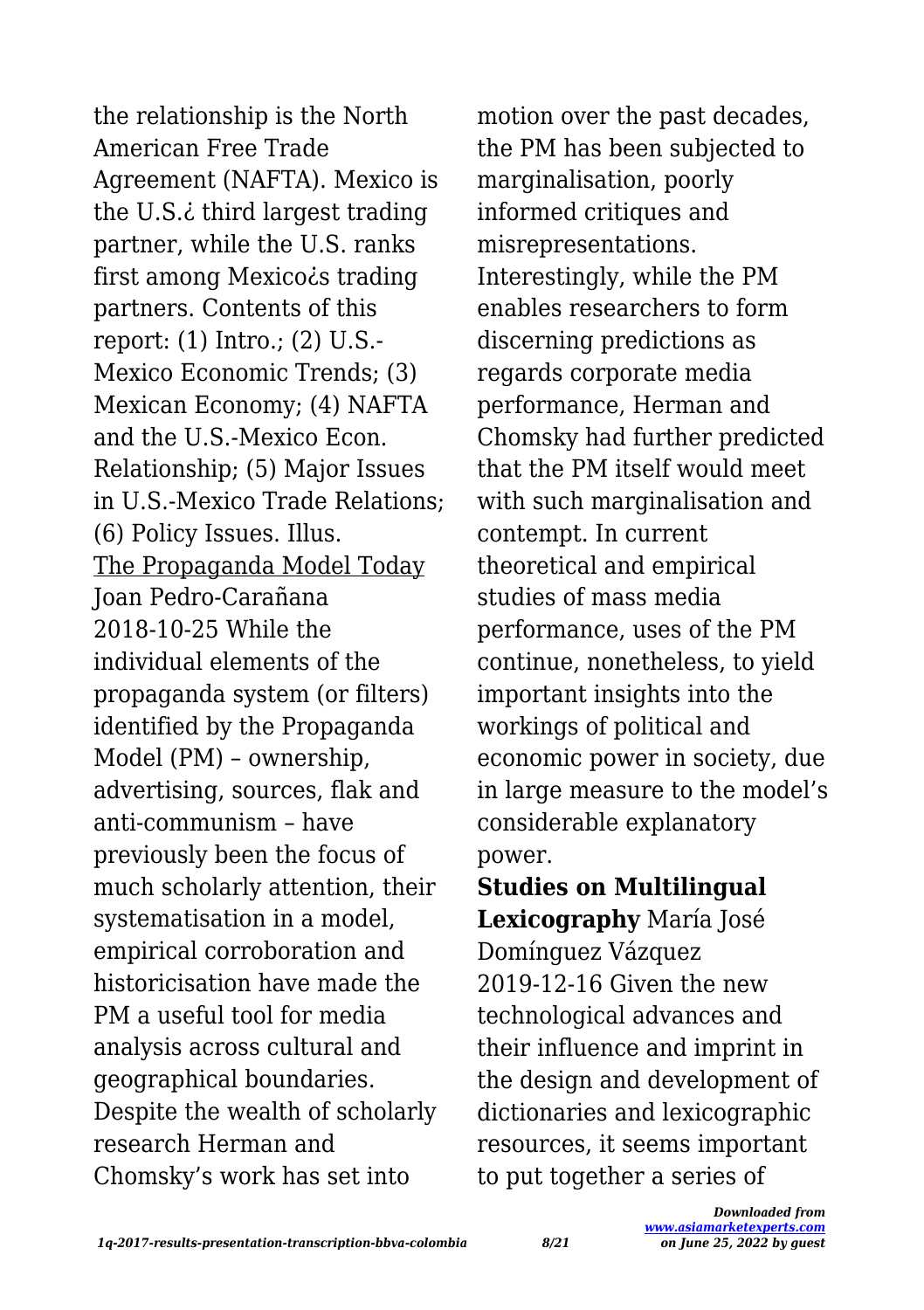publications that address this new situation, dealing in particular with multilingual and electronic lexicography in an increasingly digital, multilingual and multicultural society. This is the main objective of this volume, which is structured in two central aspects. In the first of them the concept of multilingual lexicography is discussed in regard to the influence that the Internet and the application of digital technologies have exercised and continue to exercise both in the conception and design of dictionaries and new lexicographic application tools as well as the emergence of new types of users and forms of consultation. The role of the dictionary must necessarily be related to social development and changes. In the second thematic section, different dictionaries and resources that focus on a multilingual and electronic approach to the linguistic data for their lexicographical treatment and consultation are presented. Innovation for Sustainability

Nancy Bocken 2019-02-22 The aim of this edited book is to provide a comprehensive overview of the opportunities and challenges related to innovation for sustainability. Combining work from both emerging and established scholars in different academic fields, this book provides an integrated understanding of the topic from four perspectives. First, the big picture: frameworks, types, and drivers; second, strategy and leadership; third, measurement and assessment and fourth, tools, methods and technologies. Chapter 11 of this book is available open access under a CC BY 4.0 license at link.springer.com. The editors donate their remuneration for this book to conservation organisation the WWF.

**Quality of Life in Communities of Latin Countries** Graciela Tonon 2018-07-21 This book presents a reconfiguration of the concepts of community in Latin countries as well as the community quality of life and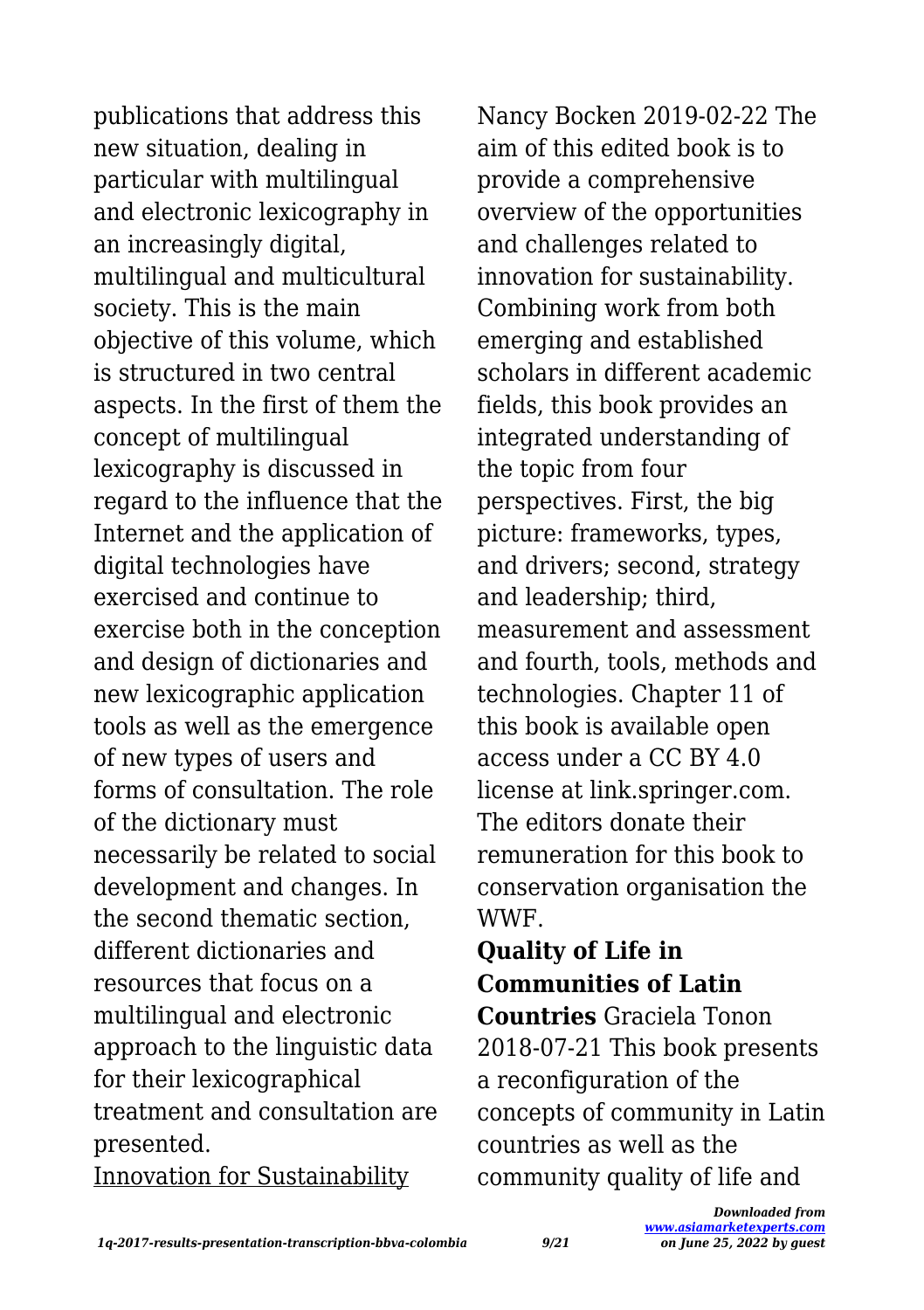well-being of different groups: children, young people, older adults, migrants. The traditional concept of community has changed together with the way people participate in community spaces. Community nowadays is more than a geographic concentration; it is related to social support, intersubjectivity, participation, consensus, common beliefs, joint effort aiming at a major objective, and intense and extensive relationships. This volume presents unique experiences about culture, social development, health, water, armed conflicts, the digital media, and sports within communities, written by authors from Latin countries. This volume is a valuable resource for researchers, students, and policy makers in quality of life studies. **Hard Core Cartels Recent progress and challenges ahead** OECD 2003-05-27 This book reviews progress in the fight against hard core cartels. It quantifies the harm caused by cartels and identifies

improved methods of investigation. It also examines progress in strengthening sanctions against businesses and individuals. Enhancing Access to and Sharing of Data Reconciling Risks and Benefits for Data Reuse across Societies OECD 2019-11-26 This report examines the opportunities of enhancing access to and sharing of data (EASD) in the context of the growing importance of artificial intelligence and the Internet of Things. It discusses how EASD can maximise the social and economic value of data re-use and how the related risks and challenges can be addressed. It highlights the trade-offs, complementarities and possible unintended consequences of policy action – and inaction. It also provides examples of EASD approaches and policy initiatives in OECD countries and partner economies. **There's a Future** Nayef Al-Fodhan 2013-04-01 The book presents eighteen essays that explore the future from very different perspectives, grouped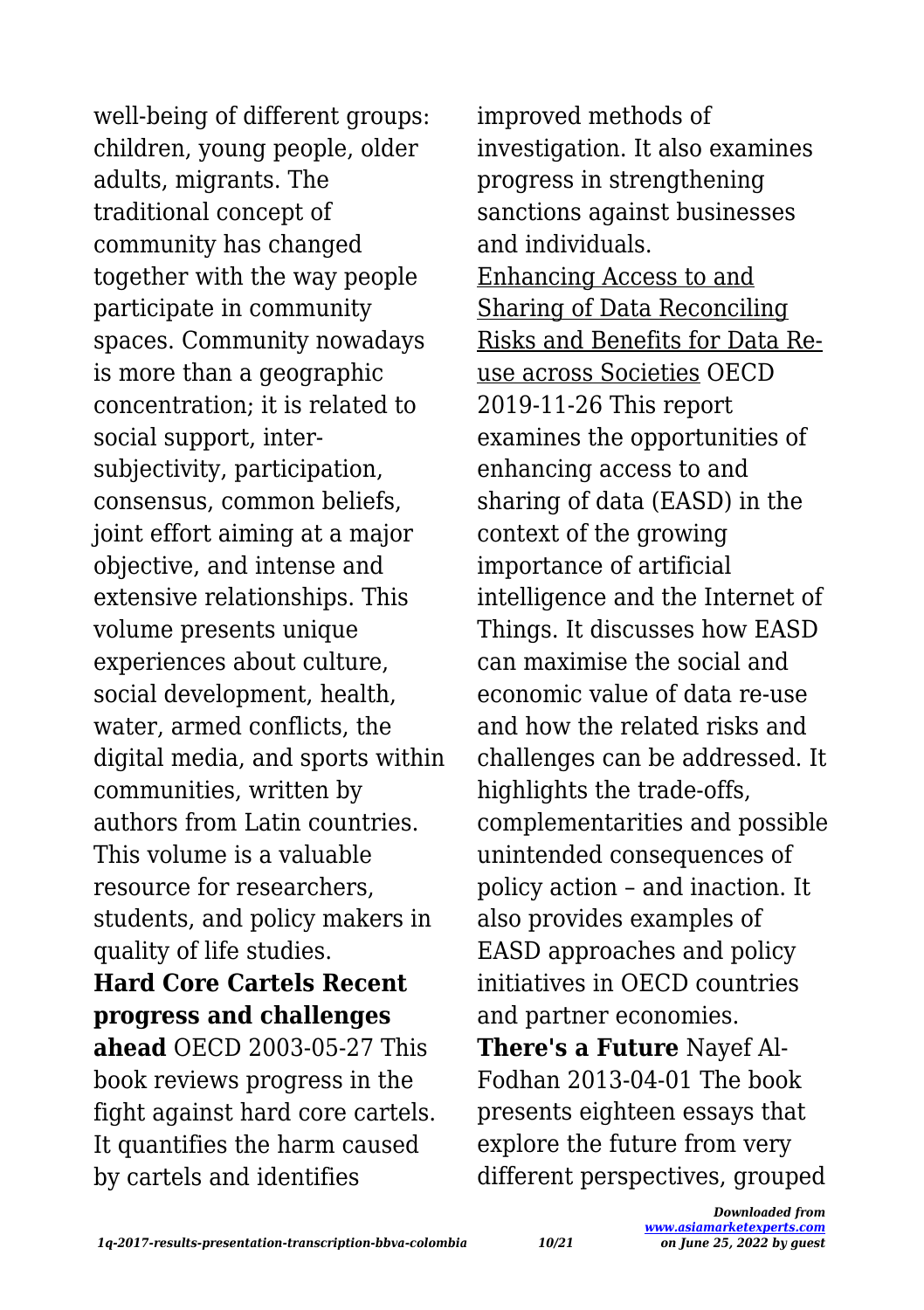under five overarching themes: Fundamentals, Science and Technology, The Environment, Global Society, and People. The final chapter details how BBVA is pr

Labour Migration in Malaysia and Spain Blanca Garcés-Mascareñas 2012 De overheid wordt in de regulering van arbeidsmigratie geconfronteerd met een dubbele paradox. Ten eerste: terwijl markten een op en grenzenbeleid vereisen om aan de behoefte van arbeidsmigranten en de marktvraag tegemoet te komen, leggen de grenzen die inherent zijn aan burgerschap een zekere afsluiting van de buitenwereld op. Ten tweede: terwijl de exclusiviteit die burgerschap met zich meebrengt een gesloten lidmaatschap vergt, ondermijnen burgerschap- en mensenrechten de mogelijkheid van de staat om buitenlanders uit te sluiten zodra zij zich in het land bevinden.

### **Can Blockchain Revolutionize International**

**Trade?** World Trade Organization Wto 2019 Trade has always been shaped by technological innovation. In recent times, a new technology, Blockchain, has been greeted by many as the next big game-changer. Can Blockchain revolutionize international trade? This publication seeks to demystify the Blockchain phenomenon by providing a basic explanation of the technology. It analyses the relevance of this technology for international trade by reviewing how it is currently used or can be used in the various areas covered by WTO rules. In doing so, it provides an insight into the extent to which this technology could affect cross-border trade in goods and services, and intellectual property rights. It discusses the potential of Blockchain for reducing trade costs and enhancing supply chain transparency as well as the opportunities it provides for small-scale producers and companies. Finally, it reviews various challenges that must be addressed before the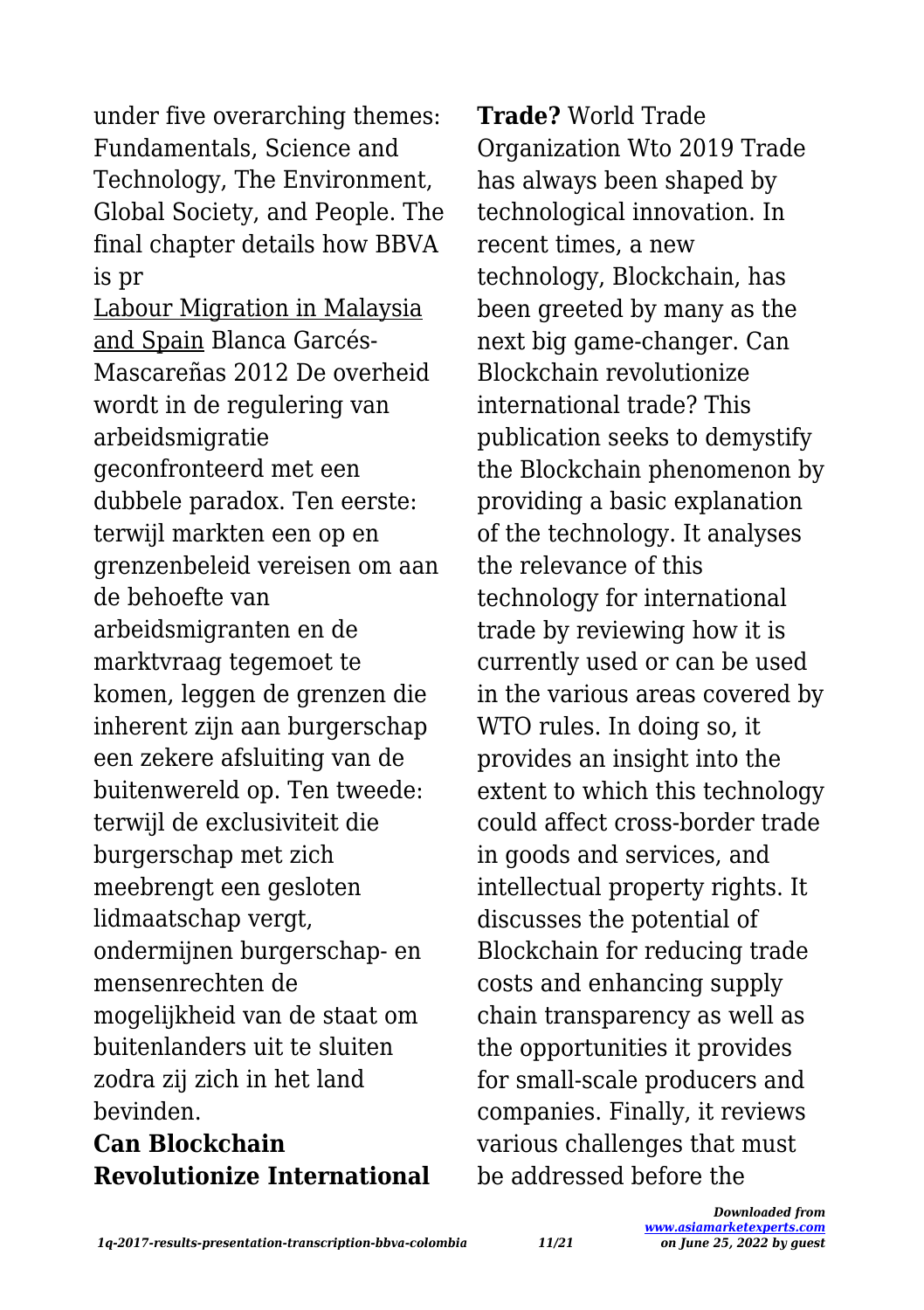technology can be used on a wide scale and have a significant impact on international trade. *Advances in Human Factors in Training, Education, and Learning Sciences* Waldemar Karwowski 2019-06-01 This book focuses on the importance of human factors in optimizing the learning and training process. It reports on the latest research and best practices and discusses key principles of behavioral and cognitive science, which are extremely relevant to the design of instructional content and new technologies to support mobile and multimedia learning, virtual training and web-based learning, among others, as well as performance measurements, social and adaptive learning and many other types of educational technologies, with a special emphasis on those important in the corporate, higher education, and military training contexts. Based on the AHFE 2019 Conference on Human Factors in Training, Education, and Learning Sciences, held on July 24-28,

2019, in Washington D.C., USA, the book offers a timely perspective on the role of human factors in education. It highlights important new ideas and will fosters new discussions on how to optimally design learning experiences. *New Financial Instruments* Organisation de coopération et de développement économiques 1988 *Similar Languages, Varieties, and Dialects* Marcos Zampieri 2021-09-02 Language resources and computational models are becoming increasingly important for the study of language variation. A main challenge of this interdisciplinary field is that linguistics researchers may not be familiar with these helpful computational tools and many NLP researchers are often not familiar with language variation phenomena. This essential reference introduces researchers to the necessary computational models for processing similar languages, varieties, and dialects. In this book, leading experts tackle the inherent challenges of the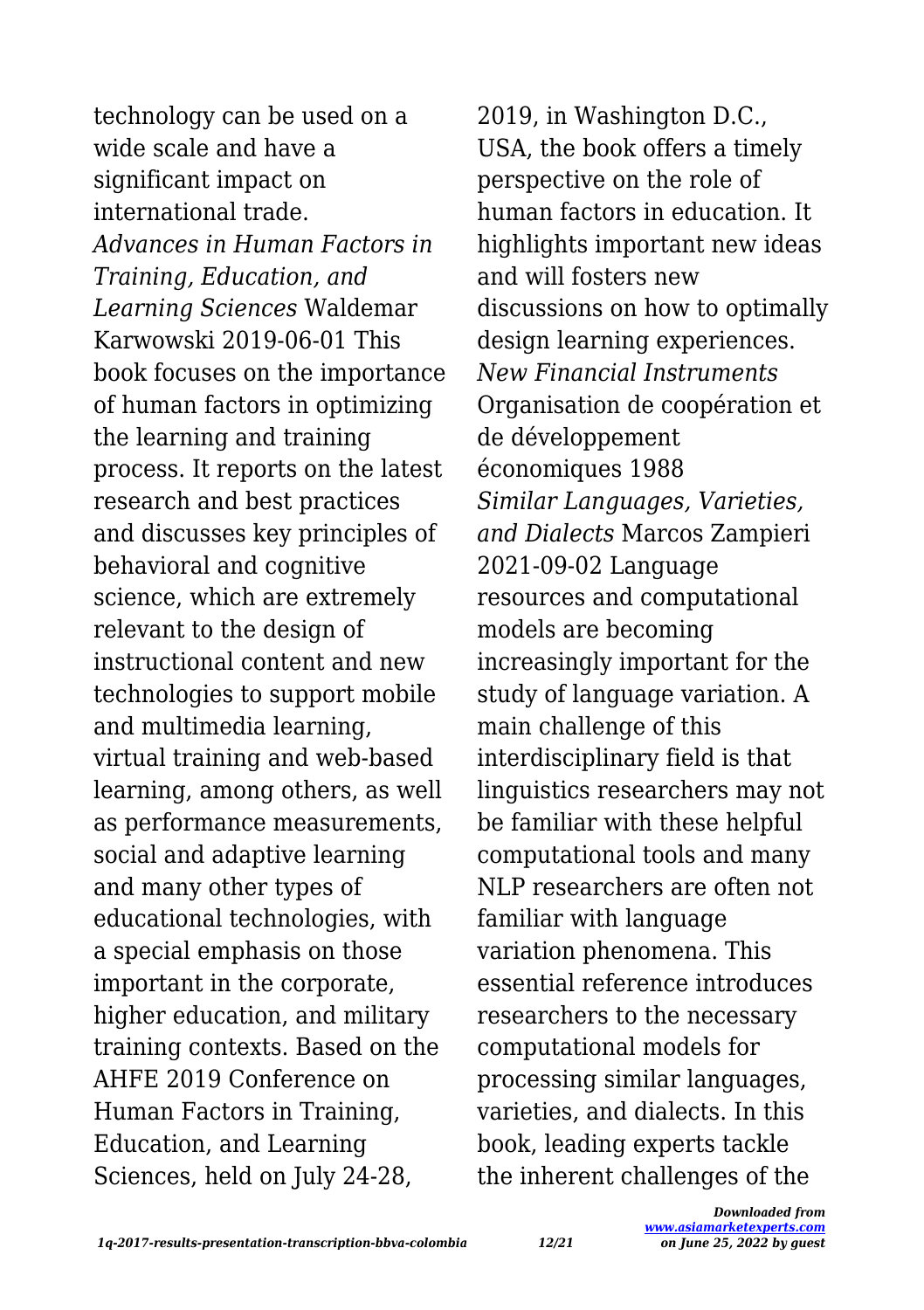field by balancing a thorough discussion of the theoretical background with a meaningful overview of state-of-the-art language technology. The book can be used in a graduate course, or as a supplementary text for courses on language variation, dialectology, and sociolinguistics or on computational linguistics and NLP. Part 1 covers the linguistic fundamentals of the field such as the question of status and language variation. Part 2 discusses data collection and pre-processing methods. Finally, Part 3 presents NLP applications such as speech processing, machine translation, and languagespecific issues in Arabic and Chinese.

# **Economy, Business and Uncertainty: New Ideas for a Euro-Mediterranean**

**Industrial Policy** Jaime Gil-Lafuente 2018-10-13 This book presents original research articles addressing various aspects of economics, management and optimization. The topics discussed include economics, finance, marketing,

resource allocation strategies, fuzzy logic, and network-based techniques for the analysis of economics, management and mathematical optimization. Combining the input of contributing professors and researchers from various Spanish, Italian and Latin American universities, the book will be of interest to students. researchers and practitioners, as well as members of the general public interested in the world of Economics and Management.

*Vulnerable Workers* Dr Maria Giovannone 2012-08-28 The leading academic authorities contributing to this book have been involved in major studies carried out for international organisations, individual governments, and national trades' union organisations; in Vulnerable Workers they consider the growth of job insecurity, the prevalence of flexible or temporary work, and the emergence of precarious forms of self-employment. They look at the new market economies of post-communist Eastern Europe and China,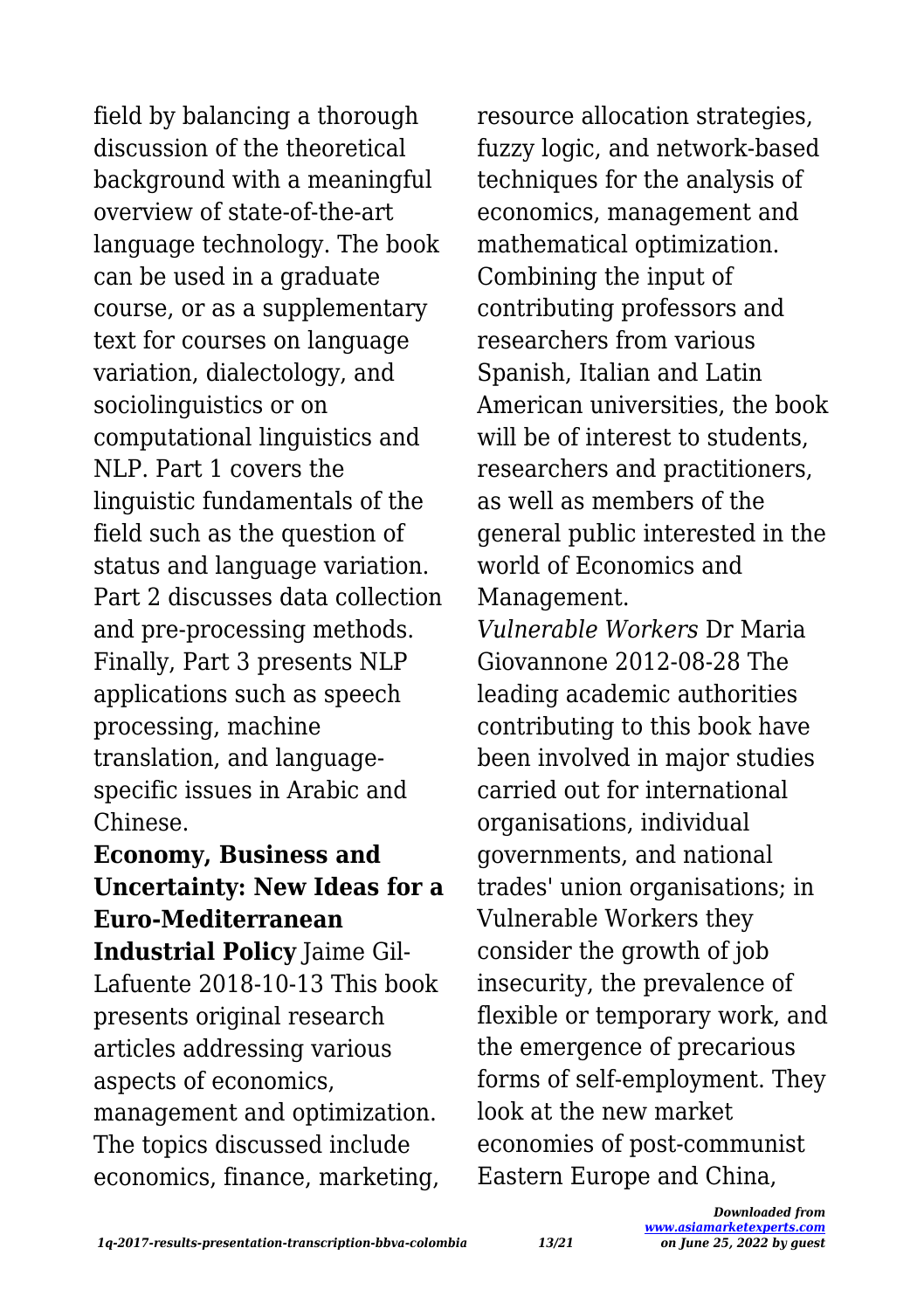where economic development may occur at the expense of workers' lives and health; 'misclassification' by employers of workers as 'contractors', denying them access to rights; and the plight of migrant, transient and 'invisible' workers. The impact of supply chain business strategies on the most vulnerable workers; and on the complex relationships between levels of job security and the presence of different kinds of risks are similarly assessed. The contributors also propose responses to the challenges they highlight. The role of employee representatives is examined, together with the potential to enhance worker capability through organisational change. New legislative approaches, and changes to traditional compensation and social security systems are considered. Academics and researchers, policy makers, regulators, trades unionists and occupational health professionals - and wise employers - will all find a use

for this book. International Handbook of Financial Literacy Carmela Aprea 2016-03-24 This Handbook presents in-depth research conducted on a myriad of issues within the field of financial literacy. Split into six sections, it starts by presenting prevalent conceptions of financial literacy before covering financial literacy in the policy context, the state and development of financial literacy within different countries, issues of assessment and evaluation of financial literacy, approaches to teaching financial literacy, and teacher training and teacher education in financial literacy. In doing so, it provides precise definitions of the construct of financial literacy and elaborates on the state and recent developments of financial literacy around the world, to show ways of measuring and fostering financial literacy and to give hints towards necessary and successful teacher trainings. The book also embraces the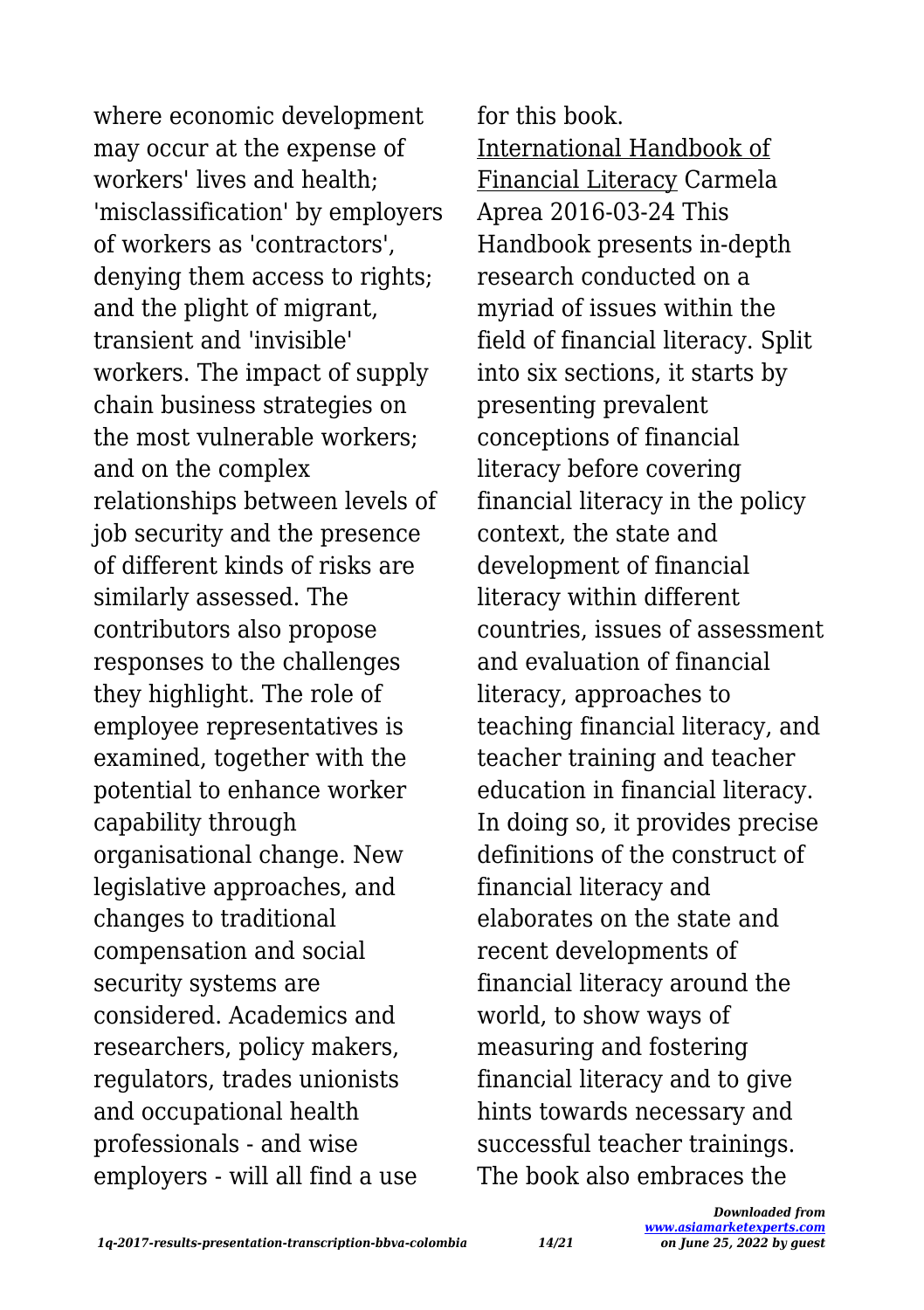diversity in the field by revealing contrasting and conflicting views that cannot be bridged, while at the same time making a contribution by re-joining existing materials in one volume which can be used in academic discourse, in research-workshops, in university lectures and in the definition of program initiatives within the wider field of financial literacy. It allows for a landscape of financial literacy to be depicted which would foster the implementation of learning opportunities for human beings for sake of wellbeing within financial livingconditions. The Handbook is useful to academics and students of the topic, professionals in the sector of investment and banking, and for every person responsible for managing his or her financial affairs in everyday life.

**Impact of Information Society Research in the Global South** Arul Chib 2015-04-15 The second volume in the SIRCA book series investigates the impact of

information society initiatives by extending the boundaries of academic research into the realm of practice. Global in scope, it includes contributions and research projects from Asia, Africa and Latin America. The international scholarly community has taken a variety of approaches to question the impact of information society initiatives on populations in the Global South. This book addresses two aspects— Impact of research: How is the research on ICTs in the Global South playing a role in creating an information society? (e.g. policy formulation, media coverage, implementation in practice) and Research on impact: What is the evidence for the impact of ICTs on society? (i.e. the objectives of socio-economic development). This volume brings together a multiplicity of voices and approaches from social scientific research to produce an engaging volume for a variety of stakeholders including academics, researchers, practitioners, policy-makers and those in the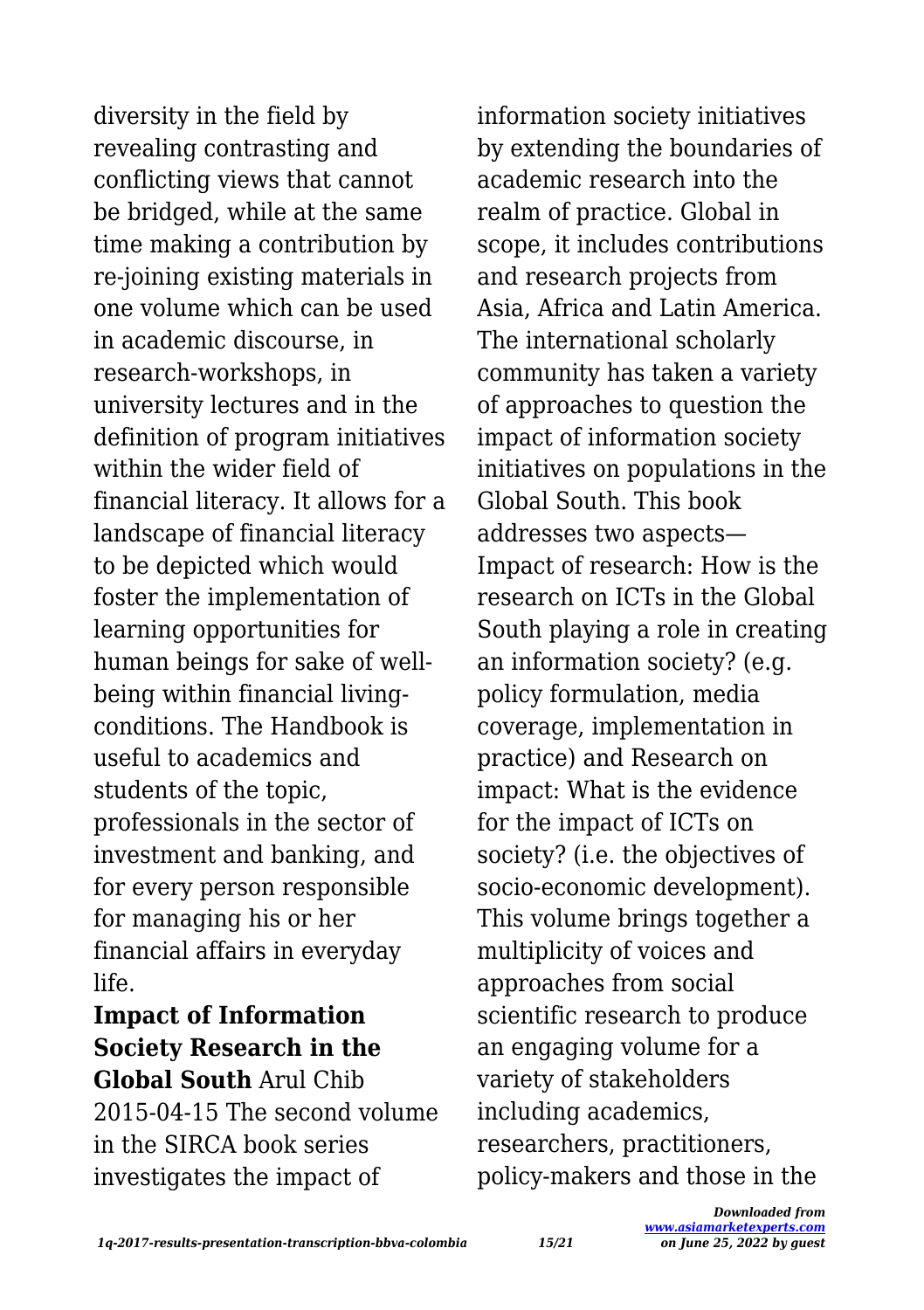business and civil sectors of society.

# **OECD Investment Policy Reviews: Philippines 2016**

OECD 2016-05-12 This review assesses the overall investment climate in the Philippines, looking at investment policy, investment promotion and facilitation, competition policy, infrastructure investment and responsible business conduct. *Foreign Direct Investment in Latin America and the Caribbean 2008* United Nations 2010-01-26 The Foreign Relations of the United States series presents the official documentary historical record of major U.S. foreign policy decisions and significant diplomatic activity. The series, which is produced by the State Department's Office of the Historian, began in 1861 and now comprises more than 350 individual volumes. The volumes published over the last two decades increasingly contain declassified records from all the foreign affairs agencies.

*Capitalists, Business and State-Building in Chile* Manuel

Llorca-Jaña 2019-03-26 Throughout the twentieth century, the Chilean business elite has played a central role in the country, not just as entrepreneurs but also as political and social actors. The chapters in this book, the first in English on the history of Chilean business, focus on the importance of diversified family business groups in twentiethcentury Chile, their dynamics, organisation, and management, and their interaction with foreign investors and the state. Using a range of company and government archives, as well as other contemporary sources in Chile, Britain, and the United States, the individual authors pay particular attention to many key topics: the evolution of the Edwards family businesses, those of Pascual Baburizza, Chilean corporate networks, British firms in the nitrate industry, the Anglo South American Bank, the Copec group, Compañía Explotadora de Tierra del Fuego, the energy sector, SOFOFA (the industrialists' association), and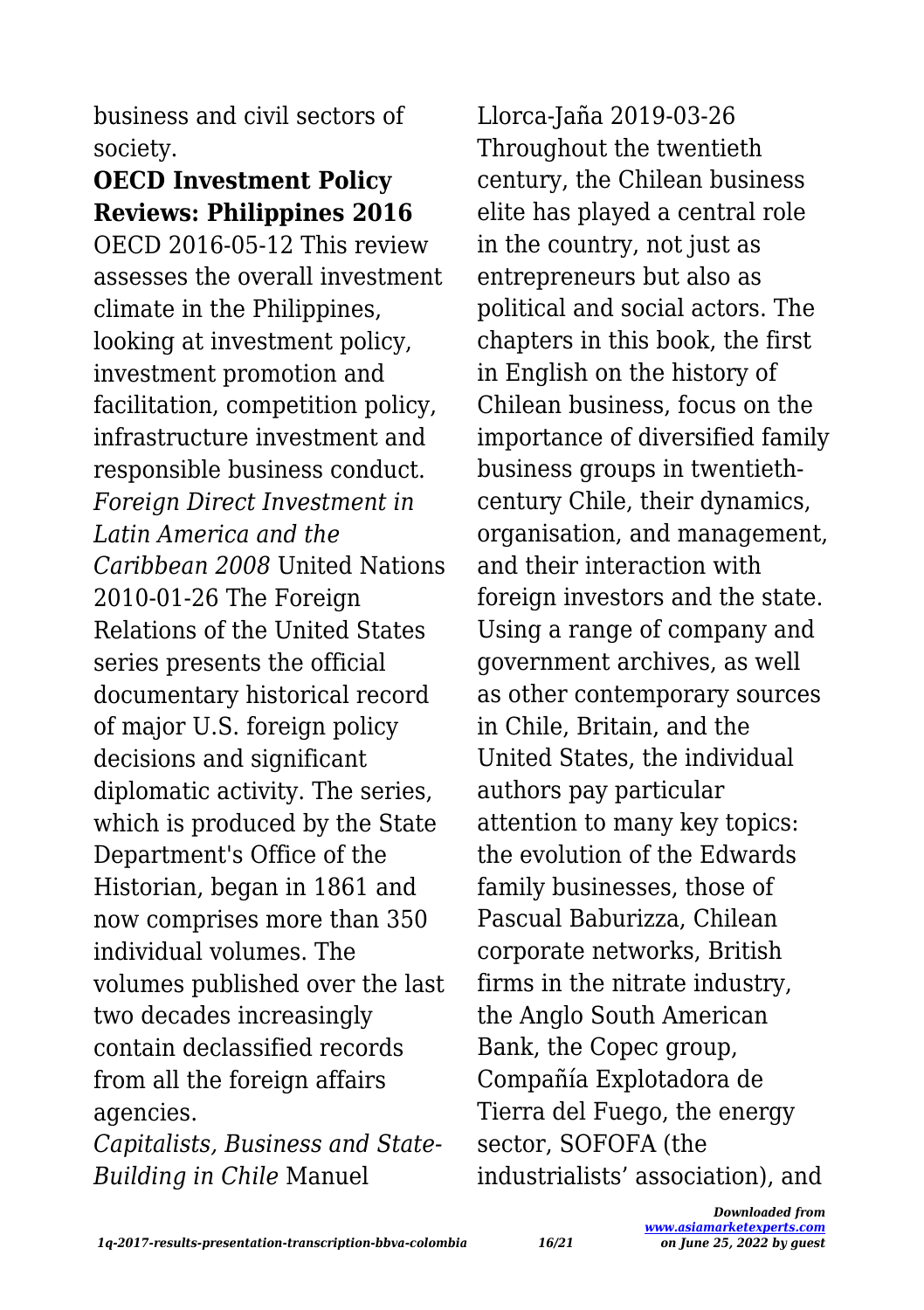the recent growth of Chilean multinationals. *Big Data* Cornelia Hammer 2017-09-13 Big data are part of a paradigm shift that is significantly transforming statistical agencies, processes, and data analysis. While administrative and satellite data are already well established, the statistical community is now experimenting with structured and unstructured humansourced, process-mediated, and machine-generated big data. The proposed SDN sets out a typology of big data for statistics and highlights that opportunities to exploit big data for official statistics will vary across countries and statistical domains. To illustrate the former, examples from a diverse set of countries are presented. To provide a balanced assessment on big data, the proposed SDN also discusses the key challenges that come with proprietary data from the private sector with regard to accessibility, representativeness, and sustainability. It concludes by

discussing the implications for the statistical community going forward.

*Poetry and Ethics* Andrea Grieder 2018-06 This book on the topic of ethics and poetry consists of contributions from different continents on the subject of applied ethics related to poetry. It allows for a comparison of the healing power of words from various religious, spiritual and philosophical traditions. **Federalism and the Response to COVID-19** Rupak Chattopadhyay 2021-11-25 The COVID-19 pandemic bared the inadequacies in existing structures of public health and governance in most countries. This book provides a comparative analysis of policy approaches and planning adopted by federal governments across the globe to battle and adequately respond to the health emergency as well as the socioeconomic fallouts of the pandemic. With twenty-four case studies from across the globe, the book critically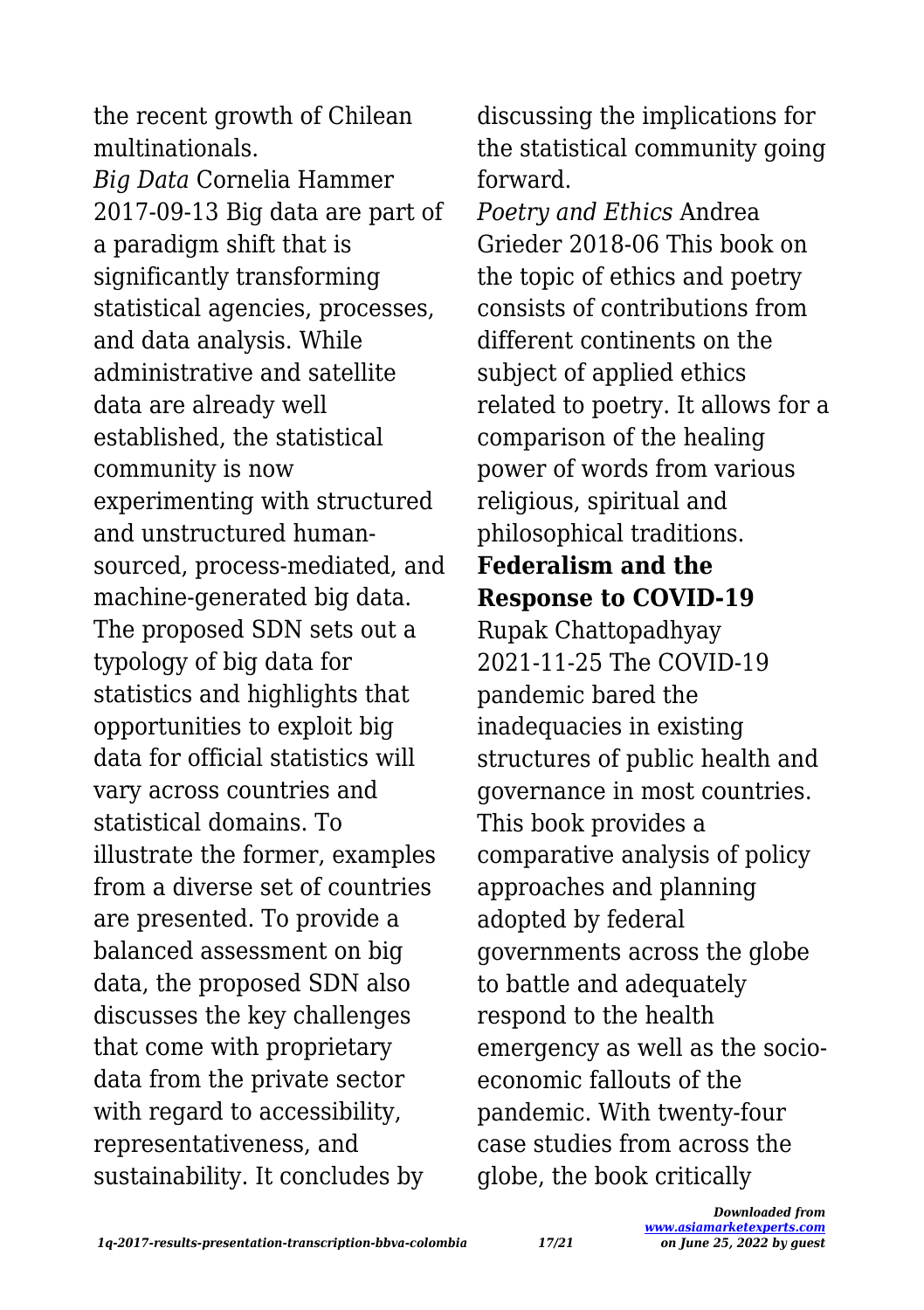analyzes responses to the public health crisis, its fiscal impact and management, as well as decision-making and collaboration between different levels of government of countries worldwide. It explores measures taken to contain the pandemic and to responsibly regulate and manage the health, socioeconomic welfare, employment, and education of its people. The authors highlight the deficiencies in planning, tensions between state and local governments, politicization of the crisis, and the challenges of generating political consensus. They also examine effective approaches used to foster greater cooperation and learning for multi-level, polycentric innovation in pandemic governance. One of the first books on federalism and approaches to the COVID-19 pandemic, this volume is an indispensable reference for scholars and researchers of comparative federalism, comparative politics, development studies, political

science, public policy and governance, health and wellbeing, and political sociology.

**Social Informatics** Ingmar Weber 2019-11-14 This volume constitutes the proceedings of the 11th International Conference on Social Informatics, SocInfo 2019, held in Doha, Qatar, in November 2019. The 17 full and 5 short papers presented in these proceedings were carefully reviewed and selected from 86 submissions. The papers presented in this volume cover a broad range of topics, ranging from the study of socio-technical systems, to computer science methods to analyze complex social processes, as well as social concepts in the design of information systems. **Gerontechnology** José García-

Alonso 2020-02-28 This book constitutes the thoroughly refereed post-conference proceedings of the Second International Workshop on Gerotechnology, IWoG 2019, held in Cáceres, Spain, in September 2019. The 24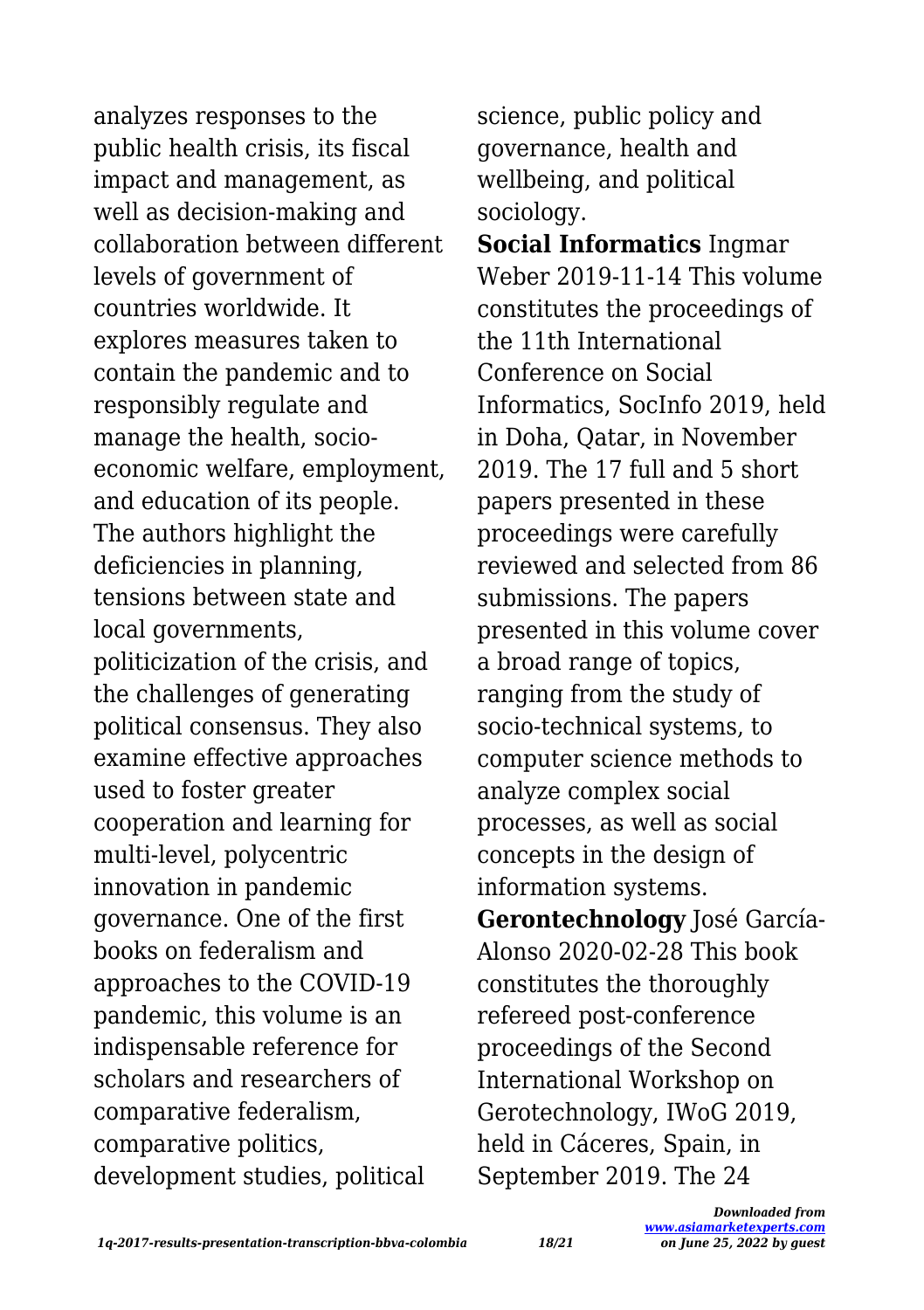revised full papers along with 11 short papers presented were carefully reviewed and selected from 77 submissions. The papers are organized in topical sections on smart technologies and algorithms for health; technologies to increase the quality of life of the elderly population;Internet of Things (IoT); solutions for active aging, social integration and self-care; monitoring and management of chronic and non-chronic diseases; health interventions to support caregivers of elderly people; public and other health initiatives.

*Towards a New Enlightenment?* Michelle Baddeley 2019-04-24 Addresses key issues in understanding the decade 2008-2018 and its impact on the societies of the future. Brings together the articles B28of twenty-two prestigious international experts in different fields of thought. Through an informative approach, the essays form a transversal view of today's thinking. This is the tenth title of the Open Mind essay collection published by BBVA.A27.0We are living through years of great importance, marked by the unstoppable evolution of technology, science and the information society. This book brings together twenty-two essays written by prestigious researchers from the world's leading universities on areas as diverse as crucial to our future: climate change, artificial intelligence, economics, cybersecurity and geopolitics, democracy, anthropology, new media, astrophysics and cosmology, nanotechnology, biomedicine, globalisation, gender theory and the cities of the future. Information Technology Investment Marc J Schniederjans 2010-03-24 From the individual to the largest organization, everyone today has to make investments in IT. Making a smart investment that will best satisfy all the necessary decisionmaking criteria requires careful and inclusive analysis. This textbook provides an up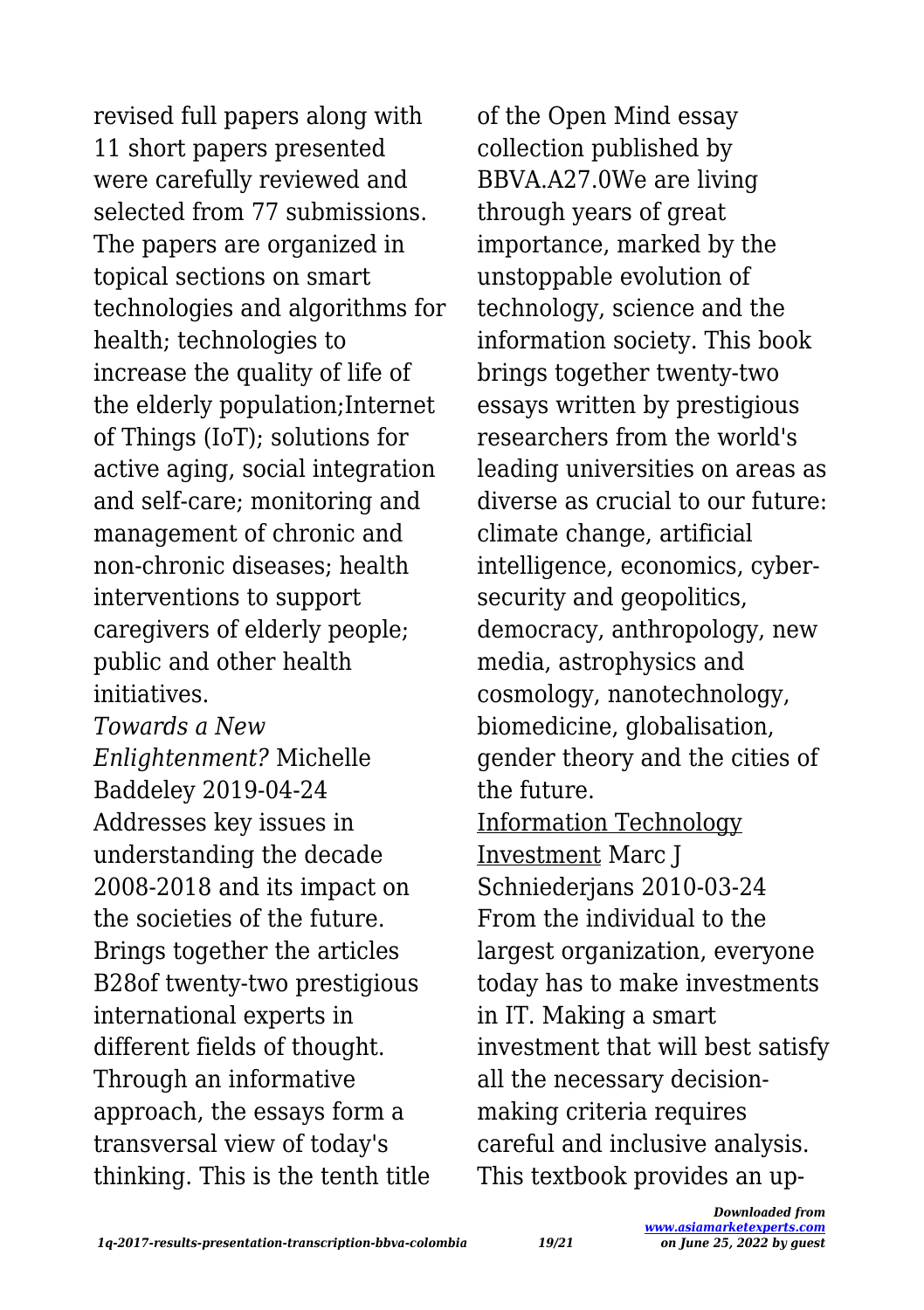to-date, in-depth understanding of the methodologies available to aid in this complex process of multi-criteria decisionmaking. It guides readers on the process of technology acquisition — what methods to use to make IT investment decisions, how to choose the technology and justify its selection, and how the decision will impact the organization. Unique to this textbook are both financial investment models and more complex decision-making models from the field of management science so that readers can extend the analysis benefits to enhance and confirm their IT investment choices. The wide range of methodologies featured in the book gives readers the opportunity to customize their best-fit solutions for their unique IT decision situation. This textbook is especially ideal for educators and students involved in programs dealing with technology management, operations management, applied finance, operations research, and industrial

engineering. A complimentary copy of the 'Instructor's Manual and Test Bank' and the PowerPoint presentations of the text materials are available for all instructors who adopt this book as a course text. Please send your request to sales@wspc.com. Errata(s) Errata (47 KB) **Computational and Corpus-Based Phraseology** Gloria Corpas Pastor 2019-09-18 This book constitutes the refereed proceedings of the Third International Conference on Computational and Corpus-Based Phraseology, Europhras 2019, held in Malaga, Spain, in September 2019. The 31 full papers presented in this book were carefully reviewed and selected from 116 submissions. The papers in this volume cover a number of topics including general corpus-based approaches to phraseology, phraseology in translation and cross-linguistic studies, phraseology in language teaching and learning, phraseology in specialized languages, phraseology in lexicography, cognitive